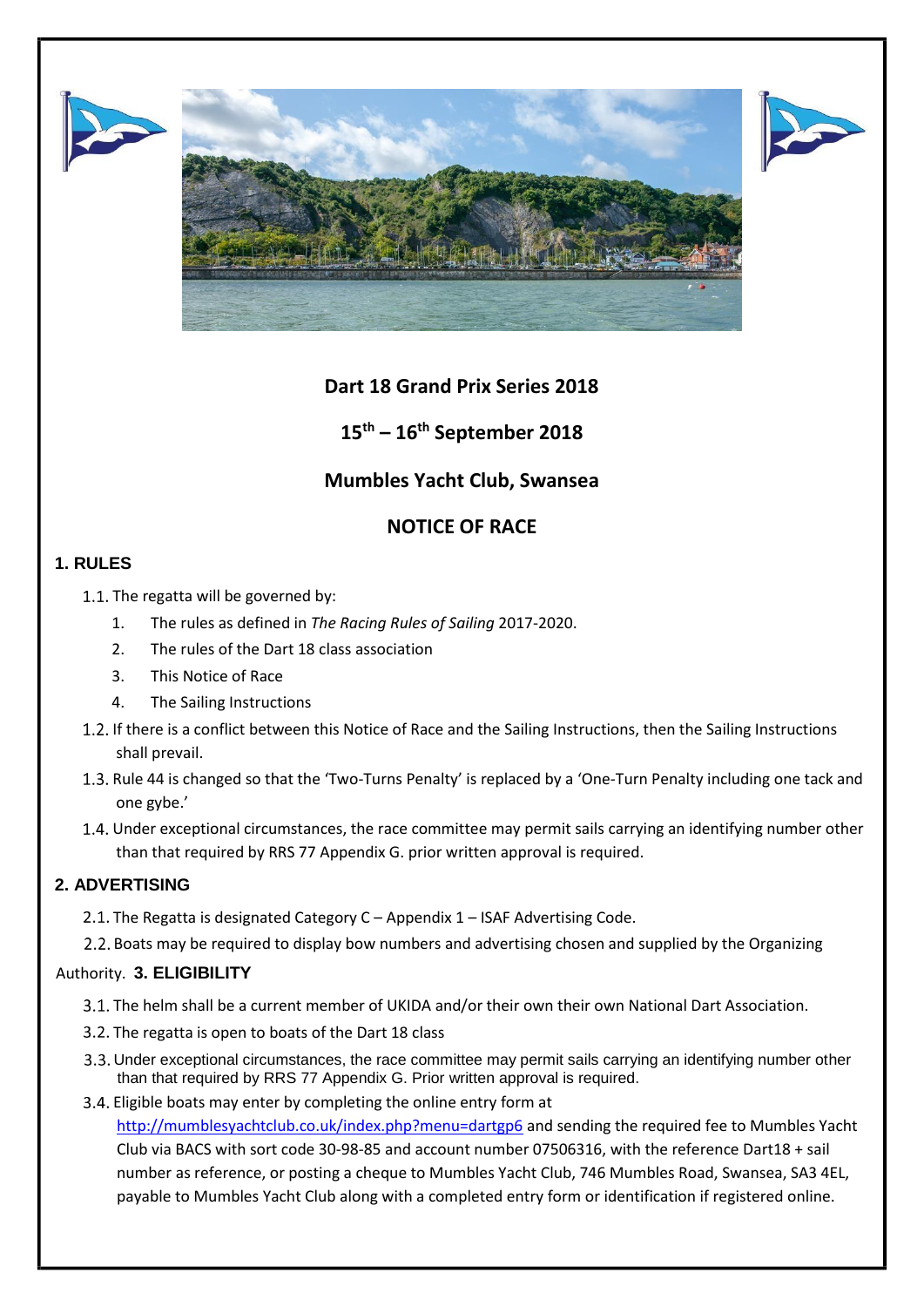#### **4. FEES**

4.1. The entry fee shall be £40.00 per boat.

#### **5. SCHEDULE**

5.1. Schedule of racing

# **DATE EVENT Saturday 15th September 2018 Registration** 9.00 – 10.00 **Competitors Briefing** – Time 10.30 **3 Races** – First Warning Signal not before 10.55 Subsequent start to commence as soon as possible following previous race

**Sunday 16th September 2018 3 Races** – First Warning Signal not before 10.55 Subsequent start to commence as soon as possible following previous race

- 5.2. Number of races: there are SIX races scheduled with no more than four sailed on a day.
- 5.3. Any race on the last day for which a warning signal is not given by 14.55 unless General Recall, shall not be sailed.

#### **6. MEASUREMENT**

- Each boat shall hold a valid Measurement Certificate and present it at time of Registration.
- Sails shall have the full sail number and national letters in accordance with the Class Rules and RRS Appendix G.
- Additional measurement checks may be conducted during the regatta at the discretion of the Organizing Authority.
- Following each day's racing one or more boats may be inspected for compliance with Class Rules.

#### **7. SAILING INSTRUCTIONS**

7.1. The sailing instructions will be published on the Mumbles yacht club website and posted on the Official Notice Board situated in the foyer of Mumbles Yacht Club.

#### **8. VENUE**

Racing will be within the confines of the Swansea Bay, but at the discretion of the race officer racing may take place outside the confines of the Swansea Bay area depending on conditions.

8.2. The host venue is Mumbles Yacht Club, 746 Mumbles Road, Swansea, SA3 4EL. Tel: (01792) 369321. 8.3. The host venue website is [http://mumblesyachtclub.co.uk.](http://mumblesyachtclub.co.uk/)

#### **9. THE COURSES**

9.1. Courses shall be described in the Sailing Instructions.

#### **10. SCORING**

- When less than 4 races have been completed, a boat's score will be the total of her race scores.
- When four (4) races have been completed, a boat's score will be the total of her race scores excluding her worst score.

#### **11. RADIO COMMUNICATIONS**

Except in an emergency, a boat shall neither make radio transmissions while racing nor receive radio communications not available to all boats. This restriction also applies to mobile telephones.